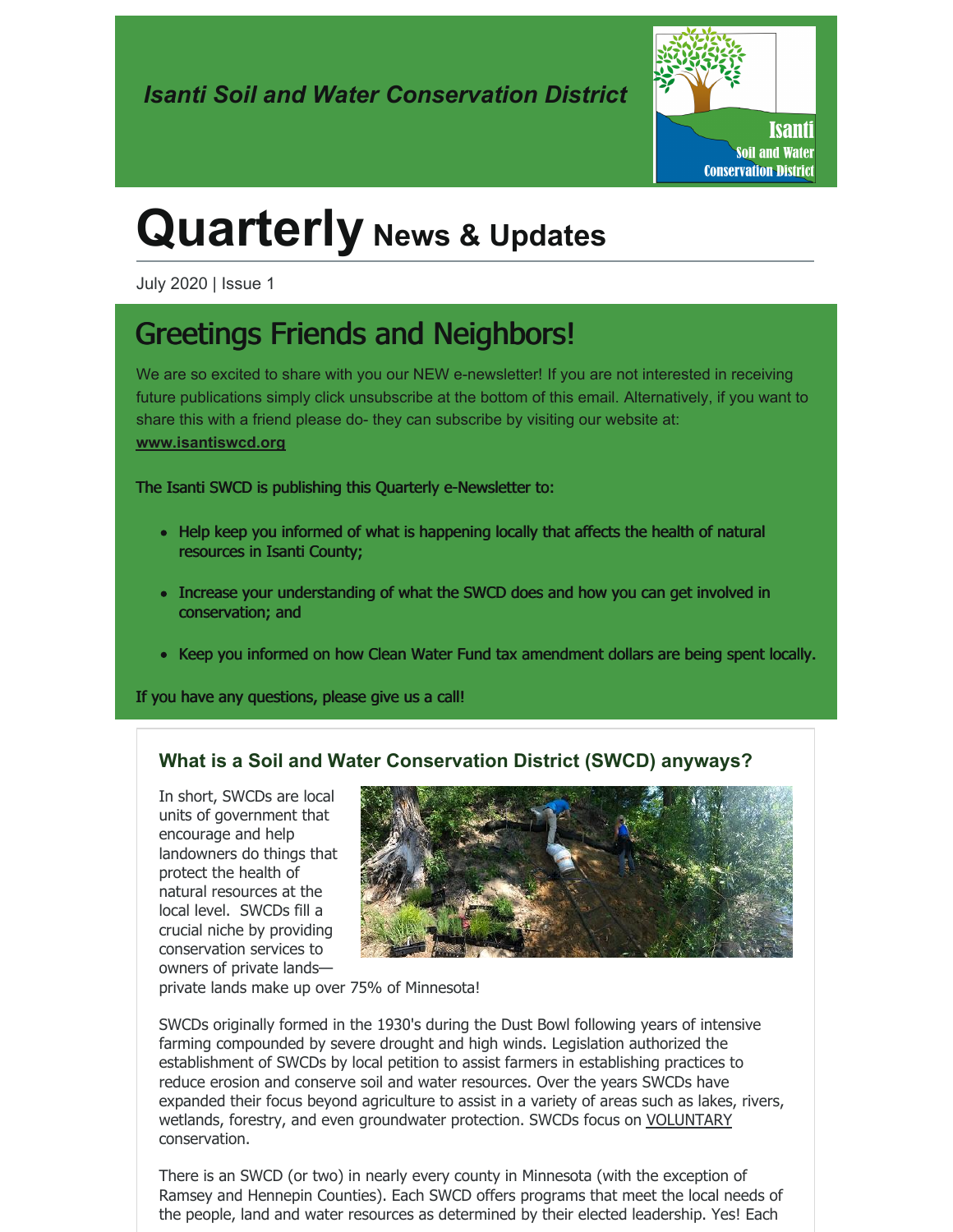SWCD is run by a board of five supervisors who appear on the November ballot as a nonpartisan office. SWCDs are governed unde[r](https://www.revisor.mn.gov/statutes/cite/103C) MN [Statute](https://www.revisor.mn.gov/statutes/cite/103C) 103C.

SWCDs are currently the only local government unit that does not have taxing authority to fund operations; as such, they rely on a hodge-podge of funding obtained from the state, counties, fees for services and grants. The Clean Water Land and Legacy Amendment, voted for by Minnesotan's in 2008, has been a crucial funding source for SWCDs. The Clean Water Fund, one of four dedicated pots of money from the amendment, was created to protect, enhance and restore lakes, rivers, streams, groundwater and drinking water sources. Guess what? That's what we do! The Isanti SWCD has used the money to help pay staff to implement programs and projects and to pay for large portions of the projects to locally restore and protect water in the county.

Our State Association produced a great video that explains what an SWCD is. You can watch it [here](https://www.youtube.com/watch?v=iwRfcPa4DG0).

#### Harvesting Sunshine Cover Crop Program

The Isanti SWCD was recently awarded a grant from Cargill, via a partnership with The Nature Conservancy, to establish approximately 650 acres of demonstration cover crops. Cover crops are a practice used by farmers to improve soil health, reduce soil erosion, increase water availability, suppress weeds, control pests, and increase biodiversity. The demonstration cover crops will be used for educational purposes to show the benefits of cover crops and that cover crops can be successfully implemented in a variety of



soil types and crop rotations. The funds will be used to pay landowners a flat rate incentive payment based on the seed mix selected, cover SWCD staff time to implement the program and to fund outreach events for soil health practices.

If you are interested in this program give us a call or email [Matthew](mailto:mremer@isantiswcd.org) Remer.

#### Online Education -

#### Aquatic Invasive Species (AIS)

Do you have a child at home? We have a fun environmental education activity for them!

We recently partnered with CLIMB Theater to develop an online class and quiz targeted at elementary students. The goal of the class is to help explain what AIS are, how they negatively affect our lakes and how to help control them.

The password protected site includes a quiz, teacher and parent survey, teachers guide and the support material for interacting with the video.

[L](https://climb.org/2020/05/15/ais-isanti)**ink: [https://climb.org/2020/05/15/ais-isanti](https://gcc02.safelinks.protection.outlook.com/?url=https%3A%2F%2Fnyl.as%2Ft1%2F4%2F83g8hvtq97rcdtkkau4sub3ie%2F0%2Fd324dea8717975425993c0d79fa669bc110661c1981fa8b1a6d73a01a470eb49&data=02%7C01%7C%7Cb639fc112cd1452b1e1b08d7fb2dd501%7Ced5b36e701ee4ebc867ee03cfa0d4697%7C0%7C0%7C637254046578063106&sdata=GNmslUAcf3JggSi9Sa7e8N7hvcMOEIg3%2FgCZBtoH65w%3D&reserved=0)** Password: AI\$anti2020



#### 2019 Outstanding Conservationists- Rod and Sara Elmstrand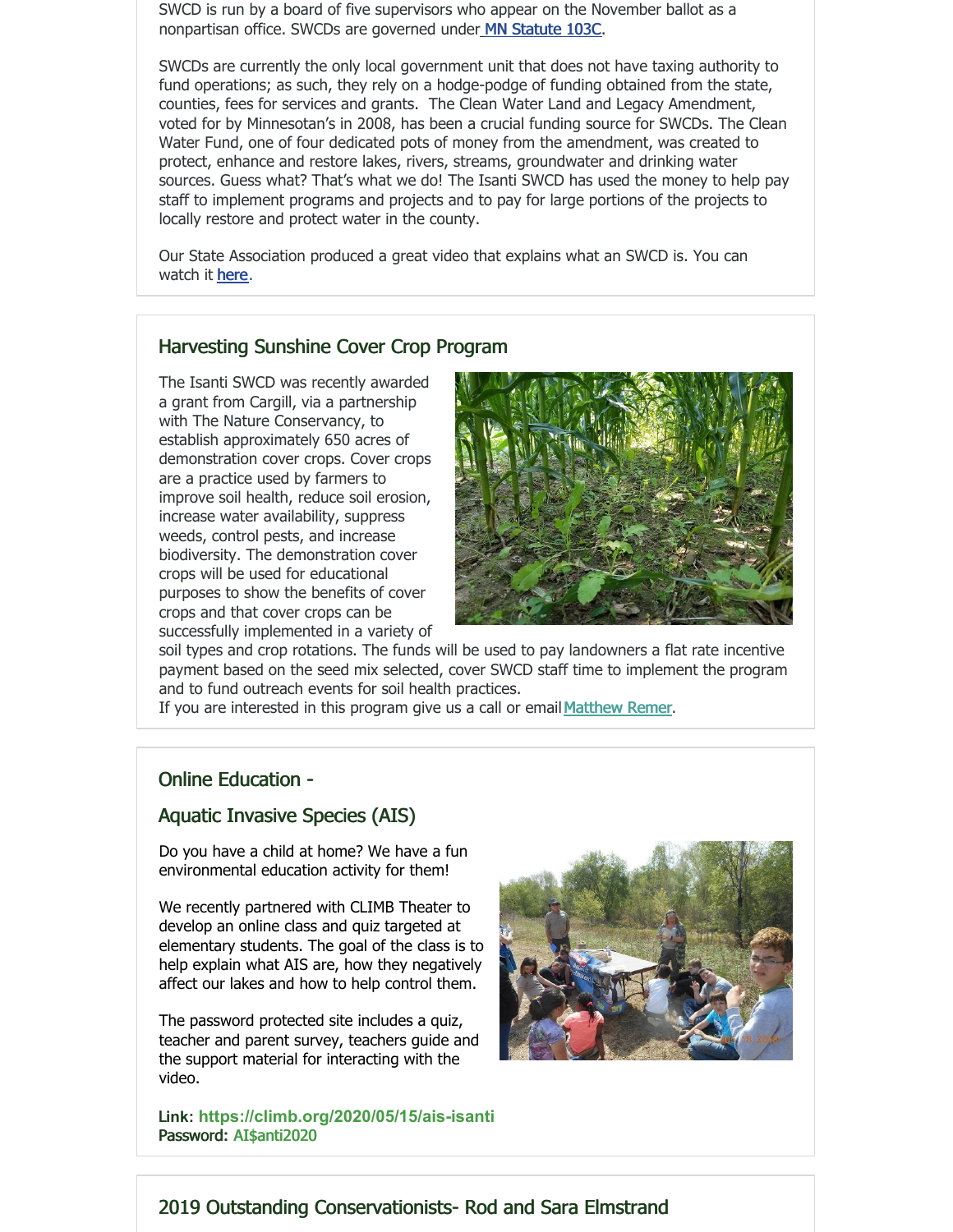

The Isanti SWCD would like to congratulate Rod and Sara Elmstrand, recipients of the 2019 Isanti Soil and Water Conservation District's Outstanding Conservationist Award. Each year the Isanti SWCD recognizes individuals and/or organizations for outstanding accomplishments in implementing conservation practices and improving Minnesota's natural resources.

The Elmstrands grow and market strawberries, blueberries and pumpkins. In addition, they grow a diverse crop rotation of other crops including corn, soybeans, hay, small grains, and a variety of cover crops.

The Elmstrands are always looking for new ways to improve productivity while also improving soil health, protecting ground water and reducing pollution into nearby lakes and streams. They have practiced reduced tillage, planting multiple species of cover crops and

irrigation management.

Congratulations to the Elmstrands from all of us here at the Isanti SWCD!

#### Protecting the health of Spectacle Lake

The SWCD obtained a \$93,532 Clean Water Fund Grant to install lake health improvement projects around Spectacle Lake. This lake is locally known as the "gem" of the county.

The goal of this work is to protect the health of the lake by filtering rainwater runoff, capturing sediment and eliminating shoreline erosion. The projects also create important wildlife habitat.

The projects to be completed include: shoreline restorations and raingardens on private property and a large raingarden located at the public swimming beach owned by Wyanett Township. We hope to



install the swimming beach project by the end of 2020!

Wyanett Township and Spectacle Lake Association have dedicated resources toward this project-- it would not be possible without their partnership!

#### Starry Stonewort Education Event

Starry stonewort is an aquatic invasive algae that, much like other aquatic invasive plants, has a negative effect on aquatic ecosystems and can prevent Minnesotans from enjoying lake activities.

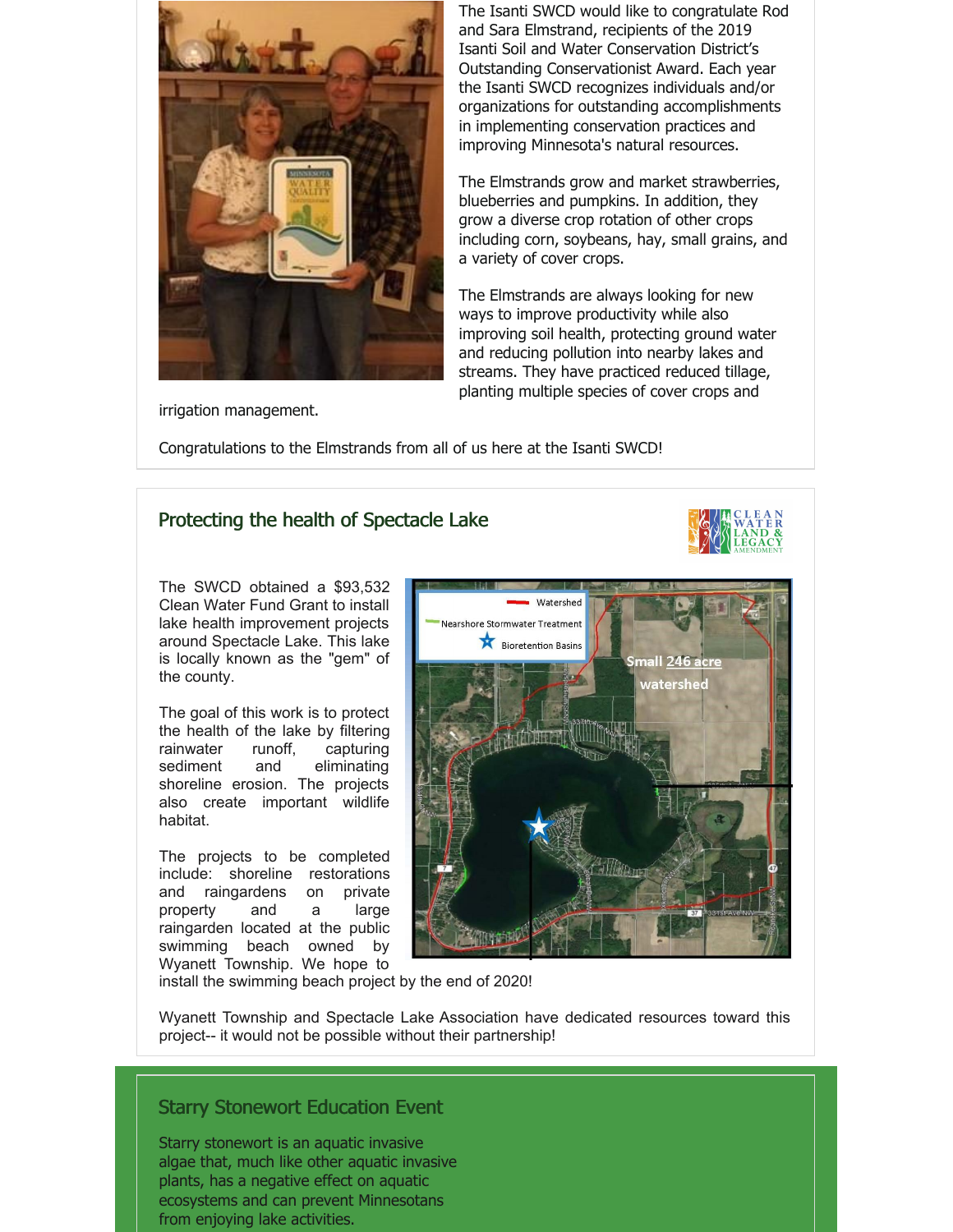Starry Trek is an event that was developed by staff at the Minnesota Aquatic Invasive Species Research Center (MAISRC) with the goal of using volunteers to better understand the distribution of the algae in MN.

The Isanti SWCD will be coordinating a Starry Trek event on Saturday, August 15<sup>th.</sup> Volunteers will be trained on identification, monitoring and collection protocols and will then be sent to area lakes to search for starry stonewort and other aquatic invasive species.



Date: August 15th Time: 8:30am- 1:00pm Location: Spectacle Lake DNR Public Access RSVP by August 6th to Tkulaf@isantiswcd.org or 763-689-3271

### Tree Sale Success!



We'd like to take this opportunity to thank you for your continued loyalty and support of our annual tree sale. Planting trees is critical to protecting and improving our environment in Minnesota.

We plan to open the 2021 sale late 2020 or very early 2021- keep an eye on our website for details!

#### Meet our Staff - Matthew Remer, Conservation Technician

#### 1. Background/Why did you want to work at an SWCD/Environmental Conservation Field?

I grew up hunting, fishing, camping, biking, hiking, and spending time outdoors with friends and family. Basically doing anything outdoors. I have always had a love for the environment and getting involved at the SWCD and in the environmental field was a great way to enjoy nature while working to preserve it.

#### 2.Where did you go to college? For what? I went to college at Saint John's University in St. Joseph, MN. I received a bachelor's degree in Environmental Studies.

#### 3.What programs do you work with at the SWCD?



I will be working with the buffer law, water monitoring, observation well monitoring, RIM easements, woods/forest program, and agriculture program development.